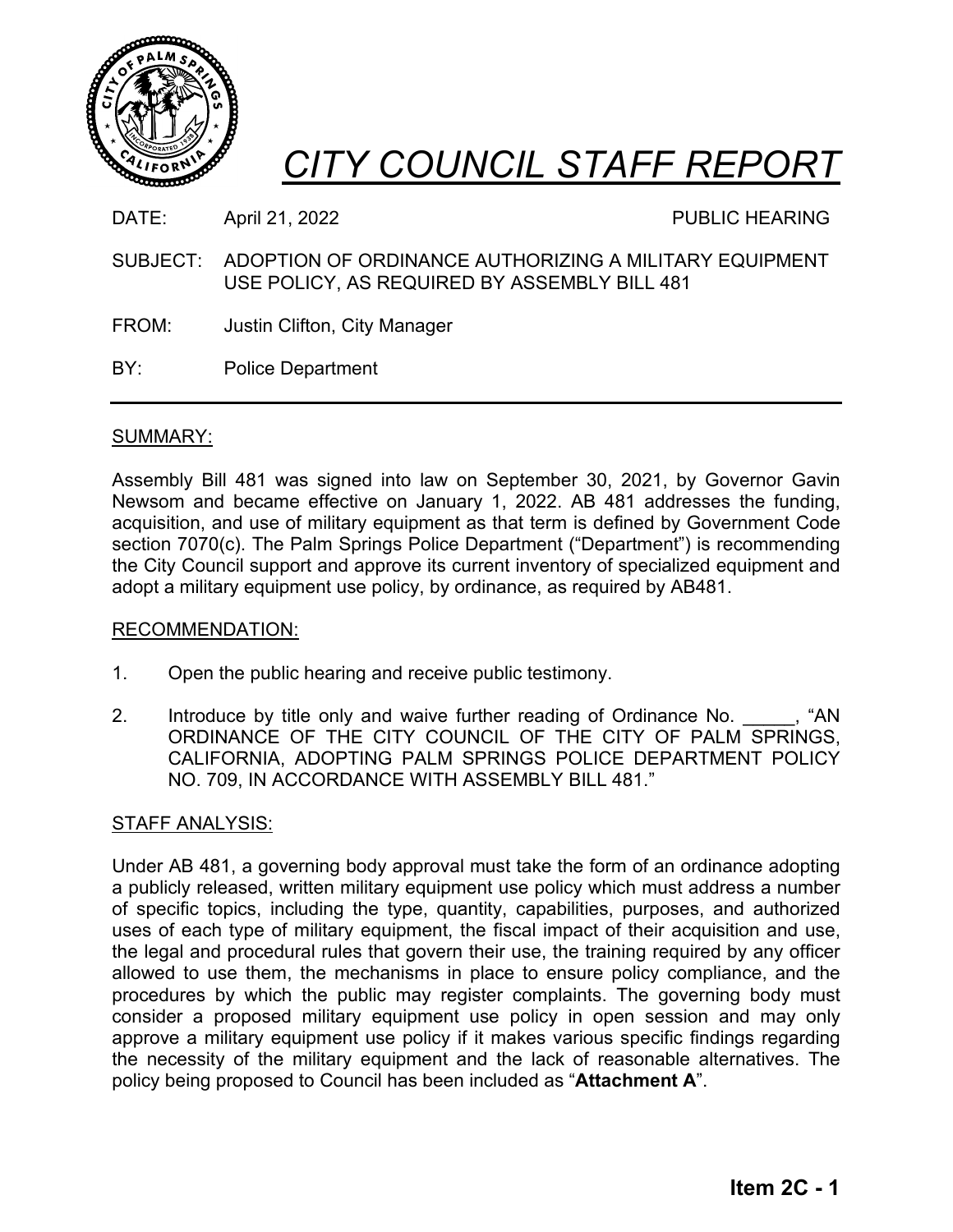The Palm Springs Police Department acknowledges its primary role is peacekeeping and recognizes the delicate nature of a law enforcement agency possessing military equipment. Being entrusted with military-style equipment to solve complex and violent problems is a sacred responsibility that demands high accountability and transparency. The Department will promulgate internal procedures to ensure that the Council and the public are confident in the proper use of each piece of equipment.

Law enforcement incidents can be unpredictable and highly complex. The Palm Springs Police Department is tasked with preserving public safety, protecting the community, and apprehending criminal offenders. The Department is committed to utilizing contemporary tools and resources to help safeguard the community and reduce the risk of escalating volatile situations that might otherwise rise to the level of a lethal encounter. Special equipment, tools and resources may help deescalate violent and tense situations, and reduce the possibility of harm to community members, individuals directly involved in the incident, and officers.

Items identified as "military equipment" include, but are not limited to, unmanned aerial (drones) or ground vehicles, vehicles that provide ballistic protection, command vehicles designed to facilitate the direction of public safety units, pepper balls, less lethal 40mm projectile launchers and diversionary devices. These tools preserve human life when utilized during responses to critical incidents by reducing the likelihood of physical injury to the public and Department personnel and allowing an opportunity for de-escalation tactics during high-risk encounters with armed, violent suspects. In addition to enhancing citizen and officer safety, these tools can also facilitate search and rescue efforts and assist in rapid responses to catastrophic events. The Department has not discovered other reasonable alternatives for these tools that are able to comparably preserve, promote and enhance public safety.

The proposed ordinance, included as "**Attachment B**", and the Department's Military Equipment Policy provide safeguards to the public's safety, welfare, and civil rights and ensure transparency, oversight and accountability measures are in place. AB 481 requires any law enforcement agency that receives approval for the use of military equipment to submit annual reports to the governing body regarding the use of the equipment, any complaints received, any internal audits or other information about violations of the military equipment use policy, and the cost of such use. With Council approval of the proposed ordinance, the Palm Springs Police Department can deploy, acquire, and collaborate with allied law enforcement partners to use the most advanced technology, equipment, and resources available to effectively protect the community, prepare for the unexpected, and safeguard lives.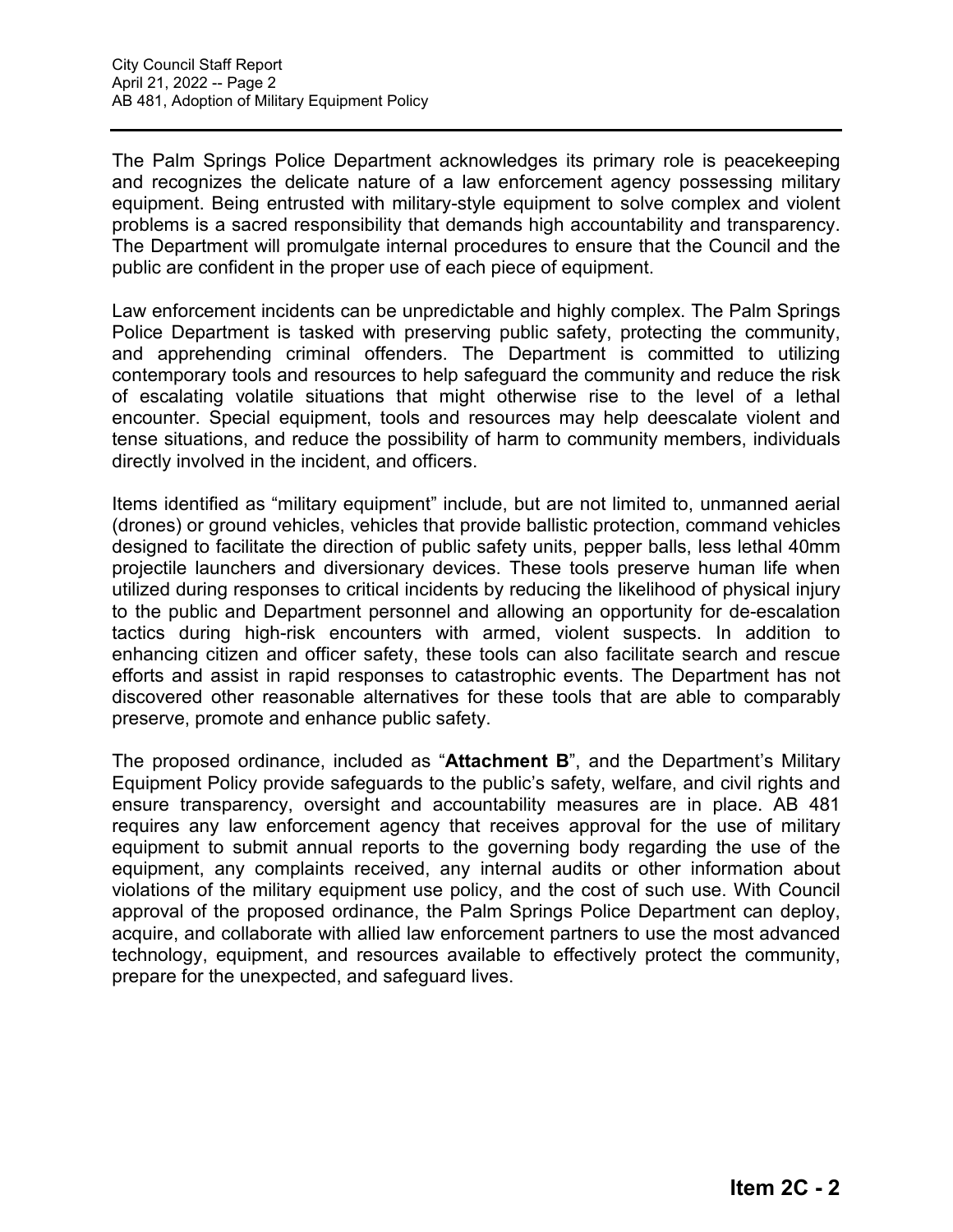# FISCAL IMPACT:

Costs associated with the use, acquisition and deployment of military equipment will vary from year to year based on training, staffing, and required use. Acquisition of military equipment will follow all established City of Palm Springs procurement policies and procedures.

### REVIEWED BY:

| Department Director: | Andrew G. Mills |
|----------------------|-----------------|
| City Manager:        | Justin Clifton  |

# ATTACHMENTS:

- A.) Proposed Military Equipment Policy No. 709
- B.) Ordinance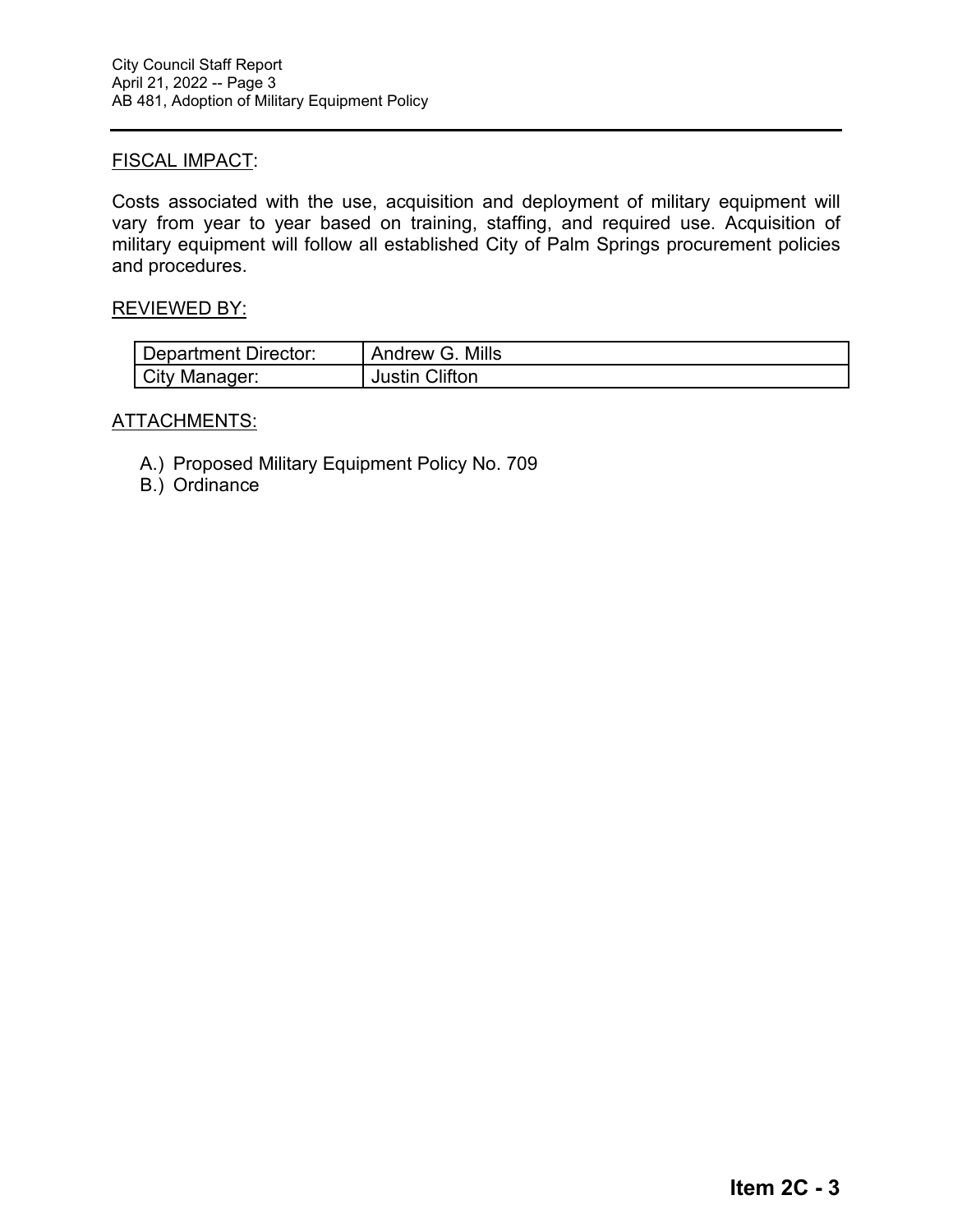# ATTACHMENT "A"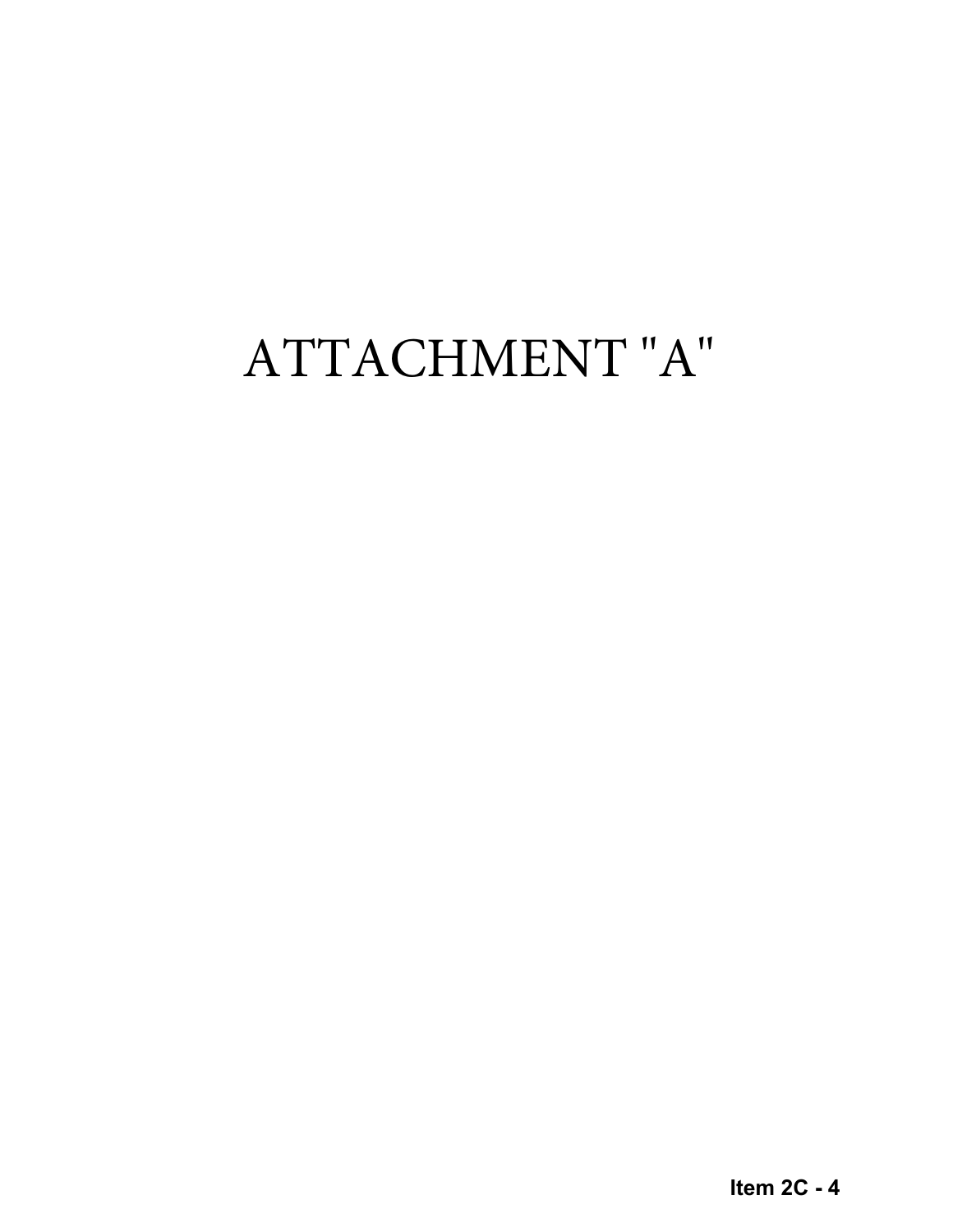# **Military Equipment**

# **709.1 PURPOSE AND SCOPE**

The purpose of this policy is to provide guidelines for the approval, acquisition, and reporting requirements of military equipment (Government Code § 7070; Government Code § 7071; Government Code § 7072).

# 709.1.1 DEFINITIONS

Definitions related to this policy include (Government Code § 7070):

**Governing body** – The elected or appointed body that oversees the Department.

**Military equipment** – Includes but is not limited to the following:

- Unmanned, remotely piloted, powered aerial or ground vehicles.
- Mine-resistant ambush-protected (MRAP) vehicles or armored personnel carriers.
- High mobility multipurpose wheeled vehicles (HMMWV), two-and-one-half-ton trucks, five-ton trucks, or wheeled vehicles that have a breaching or entry apparatus attached.
- Tracked armored vehicles that provide ballistic protection to their occupants.
- Command and control vehicles that are either built or modified to facilitate the operational control and direction of public safety units.
- Weaponized aircraft, vessels, or vehicles of any kind.
- Battering rams, slugs, and breaching apparatuses that are explosive in nature. This does not include a handheld, one-person ram.
- Firearms and ammunition of\_.50 caliber or greater, excluding standard-issue shotguns and standard-issue shotgun ammunition.
- Specialized firearms and ammunition of less than\_.50 caliber, including firearms and accessories identified as assault weapons in Penal Code § 30510 and Penal Code § 30515, with the exception of standard-issue firearms.
- Any firearm or firearm accessory that is designed to launch explosive projectiles.
- Noise-flash diversionary devices and explosive breaching tools.
- Munitions containing tear gas or OC, excluding standard, service-issued handheld pepper spray.
- TASER® Shockwave, microwave weapons, water cannons, and long-range acoustic devices (LRADs).
- Kinetic energy weapons and munitions.
- Any other equipment as determined by a governing body or a state agency to require additional oversight.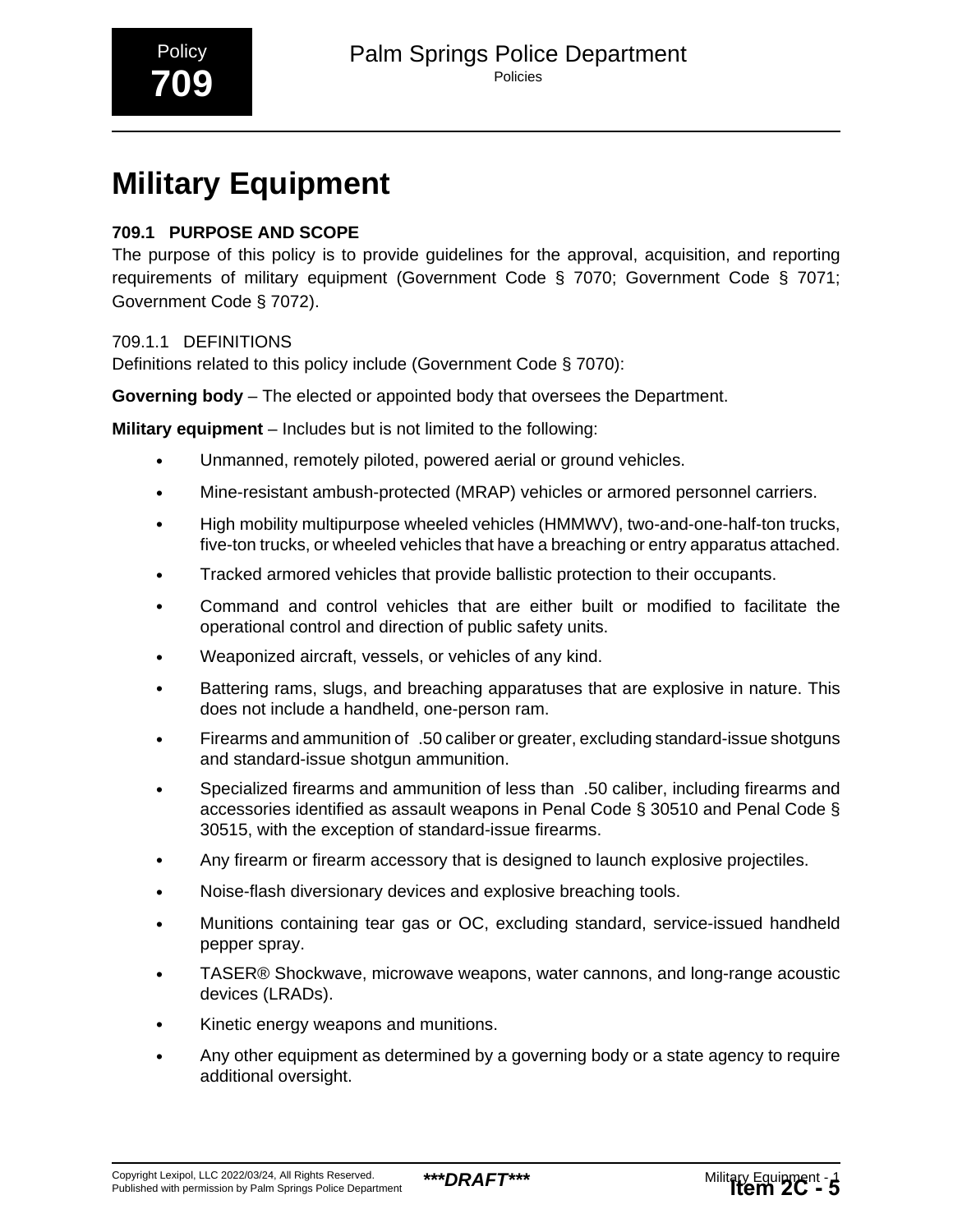# Palm Springs Police Department Policies

# Military Equipment

# **709.2 POLICY**

It is the policy of the Palm Springs Police Department that members of this department comply with the provisions of Government Code § 7071 with respect to military equipment.

# **709.3 MILITARY EQUIPMENT COORDINATOR**

The Chief of Police should designate a member of this department to act as the military equipment coordinator. The responsibilities of the military equipment coordinator include but are not limited to:

- (a) Acting as liaison to the governing body for matters related to the requirements of this policy.
- (b) Identifying department equipment that qualifies as military equipment in the current possession of the Department, or the equipment the Department intends to acquire that requires approval by the governing body.
- (c) Conducting an inventory of all military equipment at least annually.
- (d) Collaborating with any allied agency that may use military equipment within the jurisdiction of Palm Springs Police Department (Government Code § 7071).
- (e) Preparing for, scheduling, and coordinating the annual community engagement meeting to include:
	- 1. Publicizing the details of the meeting.
	- 2. Preparing for public questions regarding the department's funding, acquisition, and use of equipment.
- (f) Preparing the annual military equipment report for submission to the Chief of Police and ensuring that the report is made available on the department website (Government Code § 7072).
- (g) Establishing the procedure for a person to register a complaint or concern, or how that person may submit a question about the use of a type of military equipment, and how the Department will respond in a timely manner.

# **709.4 MILITARY EQUIPMENT INVENTORY**

The following constitutes a list of qualifying equipment for the Department: [See attachment: Military](#page-9-0) [Specialized Equipment Inventory](#page-9-0)

# **709.5 APPROVAL**

The Chief of Police or the authorized designee shall obtain approval from the governing body by way of an ordinance adopting the military equipment policy. As part of the approval process, the Chief of Police or the authorized designee shall ensure the proposed military equipment policy is submitted to the governing body and is available on the department website at least 30 days prior to any public hearing concerning the military equipment at issue (Government Code § 7071). The military equipment policy must be approved by the governing body prior to engaging in any of the following (Government Code § 7071):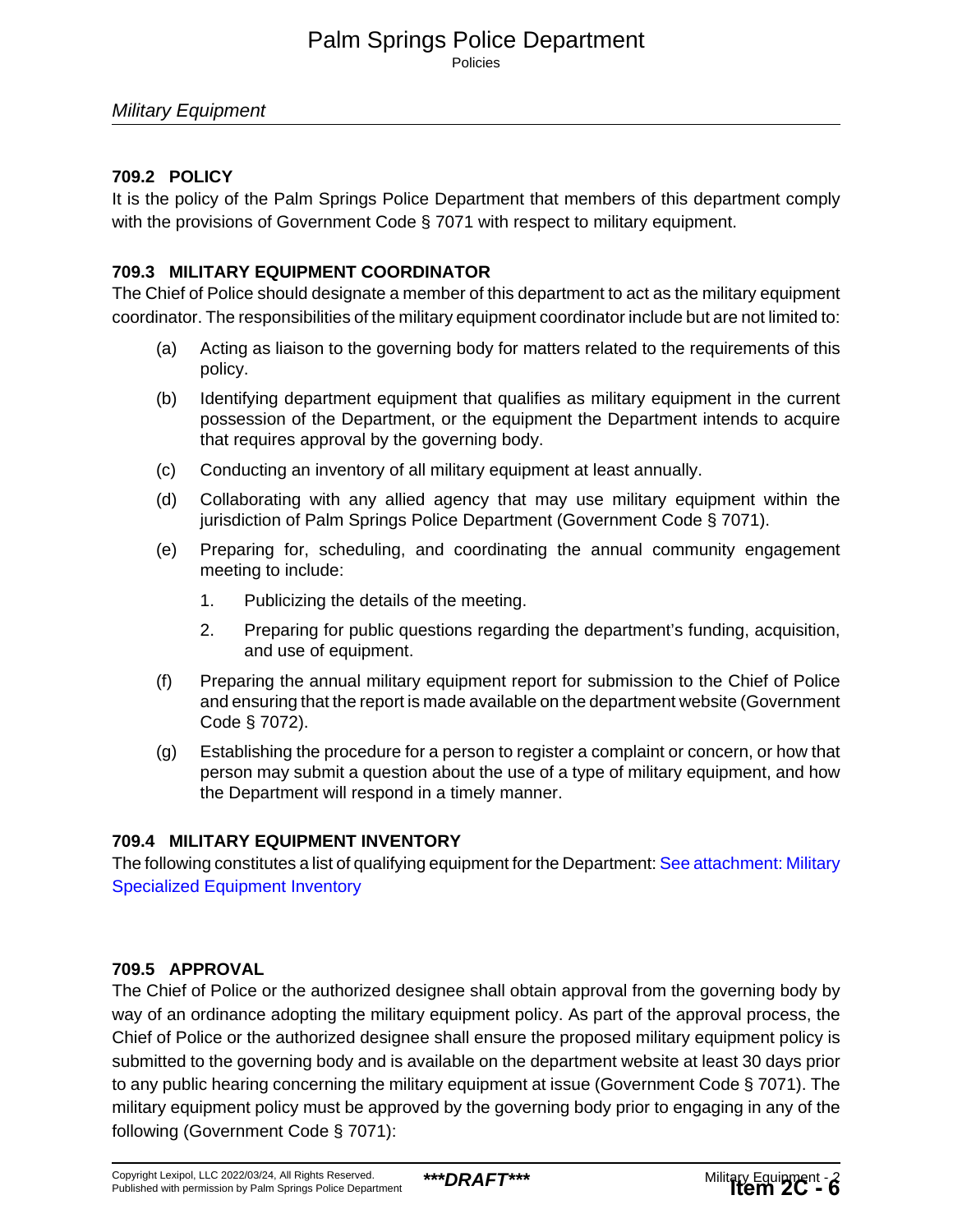- (a) Requesting military equipment made available pursuant to 10 USC § 2576a.
- (b) Seeking funds for military equipment, including but not limited to applying for a grant, soliciting or accepting private, local, state, or federal funds, in-kind donations, or other donations or transfers.
- (c) Acquiring military equipment either permanently or temporarily, including by borrowing or leasing.
- (d) Collaborating with another law enforcement agency in the deployment or other use of military equipment within the jurisdiction of this department.
- (e) Using any new or existing military equipment for a purpose, in a manner, or by a person not previously approved by the governing body.
- (f) Soliciting or responding to a proposal for, or entering into an agreement with, any other person or entity to seek funds for, apply to receive, acquire, use, or collaborate in the use of military equipment.
- (g) Acquiring military equipment through any means not provided above.

# **709.6 COORDINATION WITH OTHER JURISDICTIONS**

Military equipment used by any member of this Department shall be approved for use and in accordance with this Department policy. Military equipment used by other jurisdictions that are providing mutual aid to this Department or operating in conjunction in a law enforcement capacity with this Department, shall comply with their respective military equipment use policies in rendering mutual aid.

Through the Association of Riverside County Chiefs of Police (ARCCOPS) mutual aid agreement, all cities within Riverside County have agreed to accept the use of each law enforcement agencies Military Equipment policy related to any enforcement action throughout Riverside County.

# **709.7 ANNUAL REPORT**

Upon approval of a military equipment policy, the Chief of Police or the authorized designee should submit a military equipment report to the governing body for each type of military equipment approved within one year of approval, and annually thereafter for as long as the military equipment is available for use (Government Code § 7072).

The Chief of Police or the authorized designee should also make each annual military equipment report publicly available on the department website for as long as the military equipment is available for use. The report shall include all information required by Government Code § 7072 for the preceding calendar year for each type of military equipment in department inventory.

# **709.8 COMMUNITY ENGAGEMENT**

Within 30 days of submitting and publicly releasing the annual report, the Department shall hold at least one well-publicized and conveniently located community engagement meeting, at which the Department should discuss the report and respond to public questions regarding the funding, acquisition, or use of military equipment.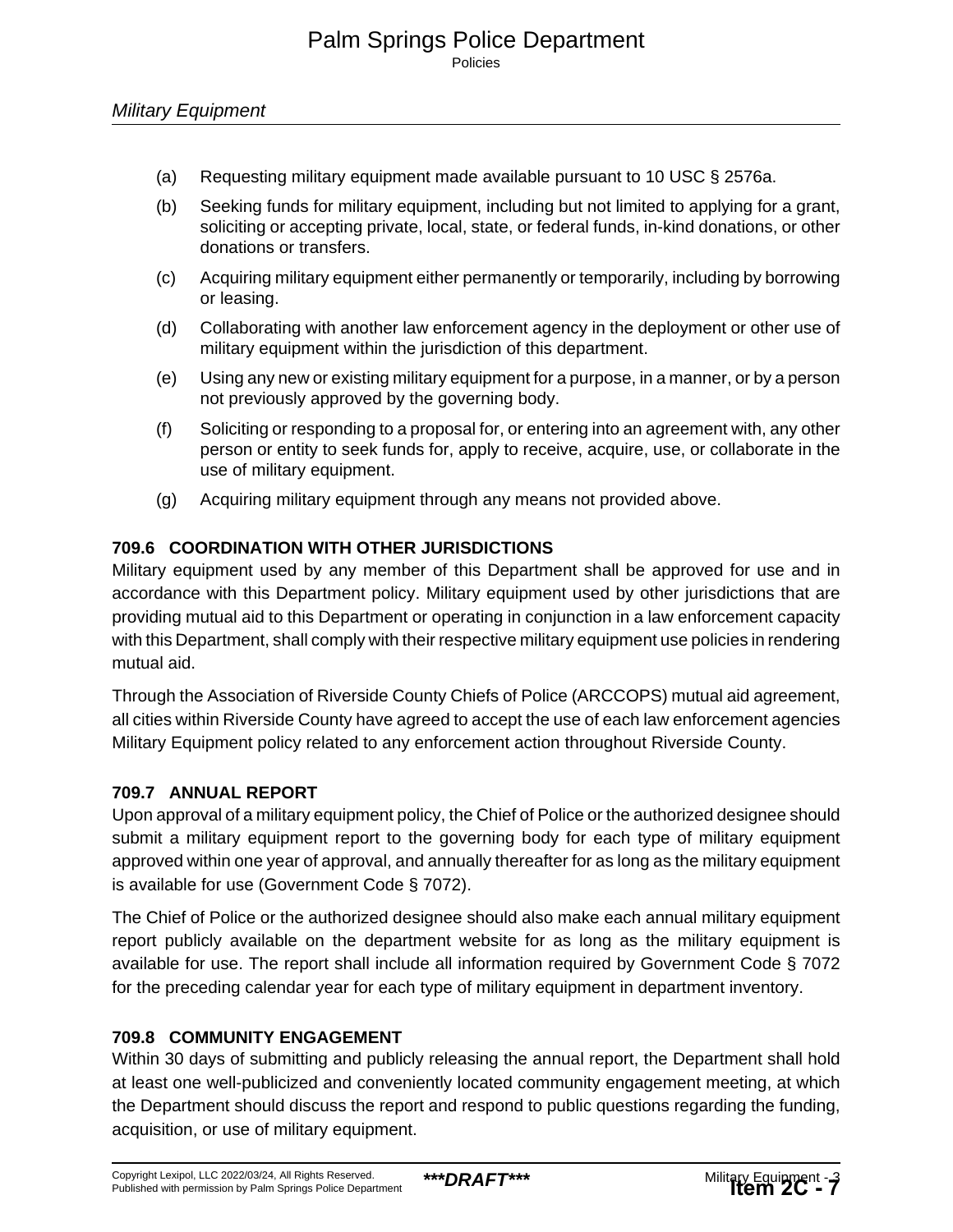# Palm Springs Police Department Policies

### Military Equipment

### 709.8.1 COMPLIANCE

Department members are bound to adhere to this Policy, in addition to state and local laws and ordinances when employing the use of military equipment at any time. Violations of the law or this Policy may result in criminal or administrative investigations, or action.

### 709.8.2 COMPLAINT PROCESS

Members of the public may register complaints or concerns or submit questions about the use of each specific type of military equipment in this Policy by any of the following means:

- 1. Via email to: chief@palmspringsca.gov
- 2. Via phone call to: (760) 323-8126
- 3. Via mail sent to: Palm Springs Police Department

Attn: Military Equipment Use Coordinator

200 S. Civic Drive

Palm Springs, CA 92262

The Department is committed to responding to complaints, concerns and/or questions received through any of the above methods in a timely manner.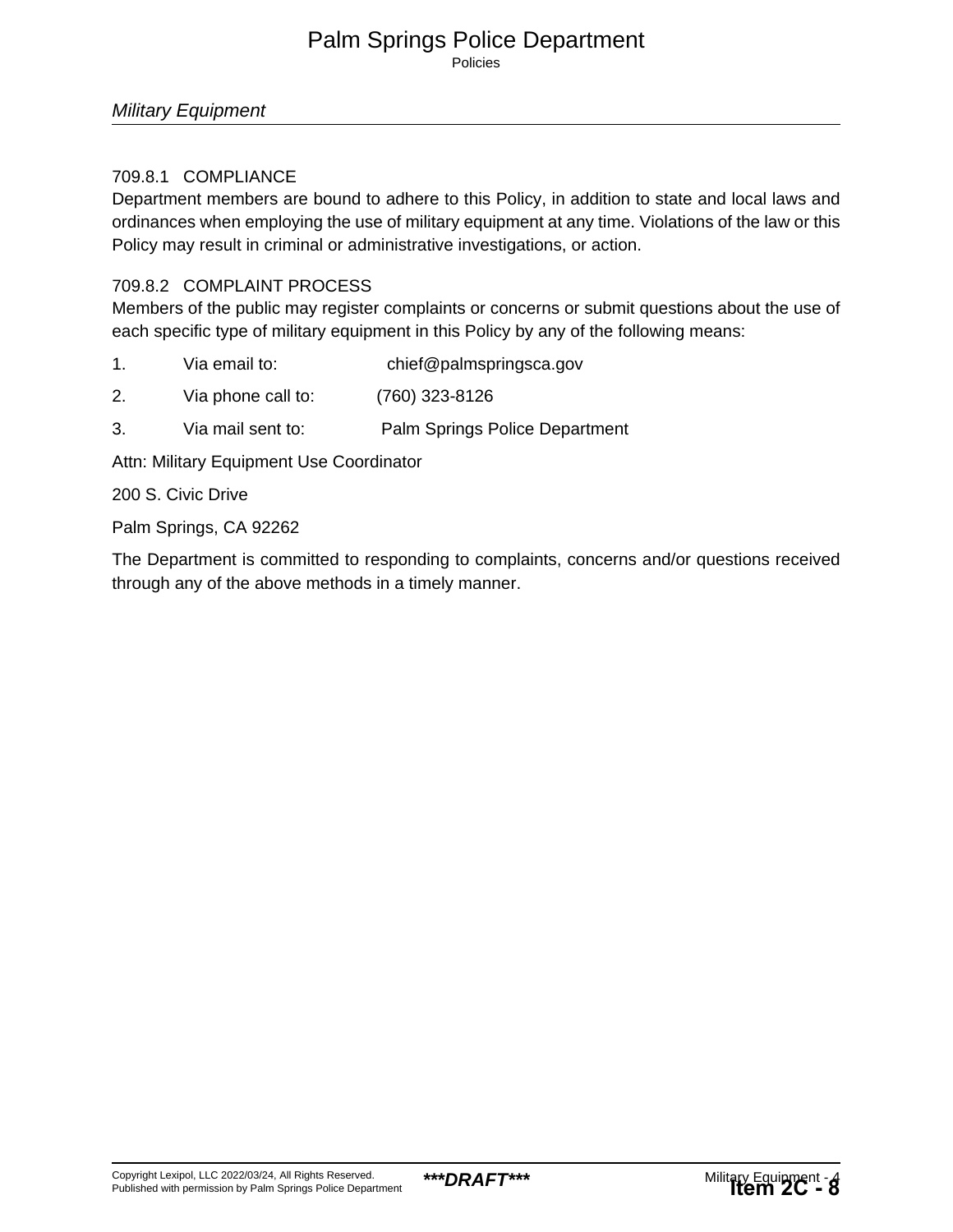Policies

# **Attachments**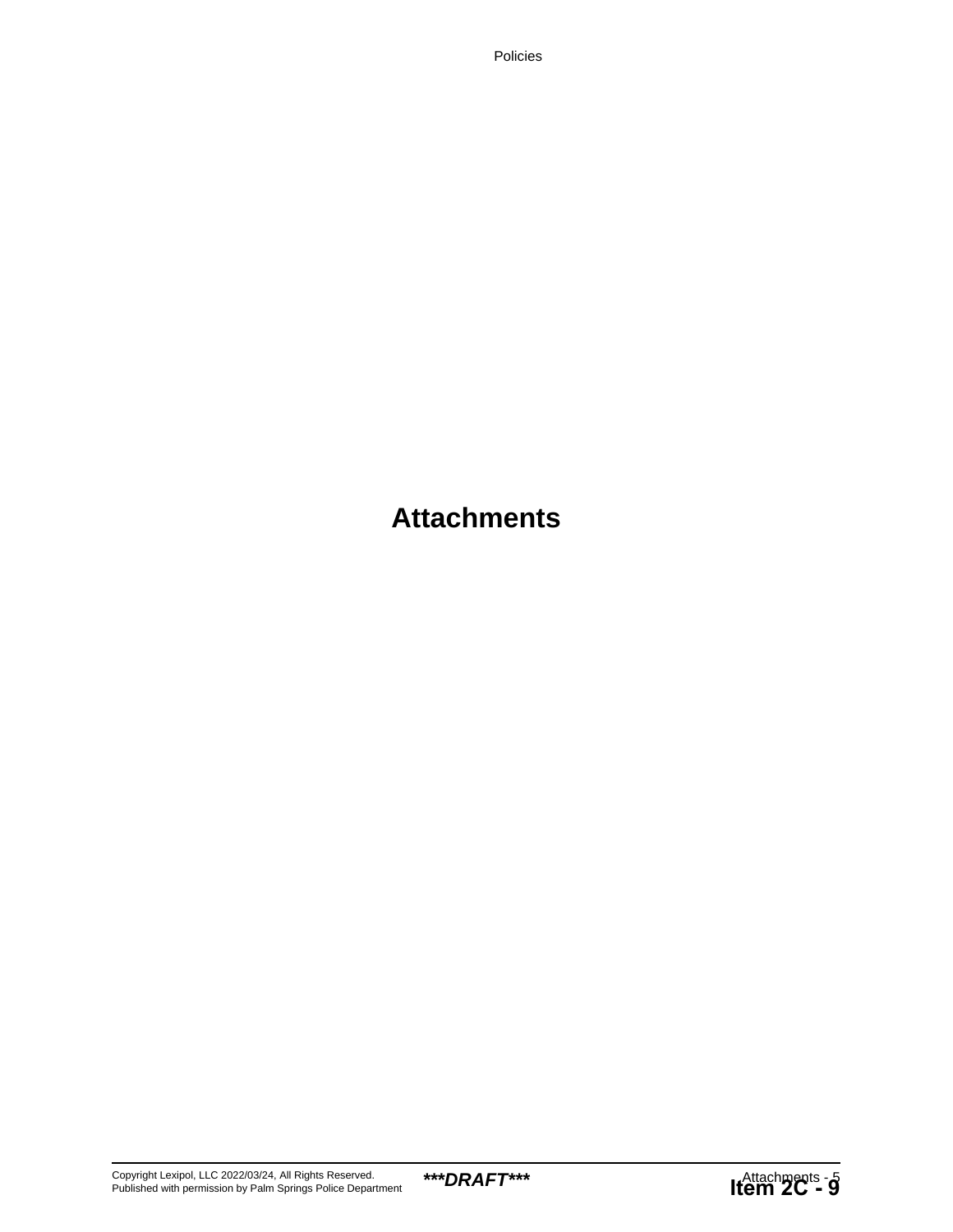# <span id="page-9-0"></span>**Military Specialized Equipment Inventory DRAFT.pdf**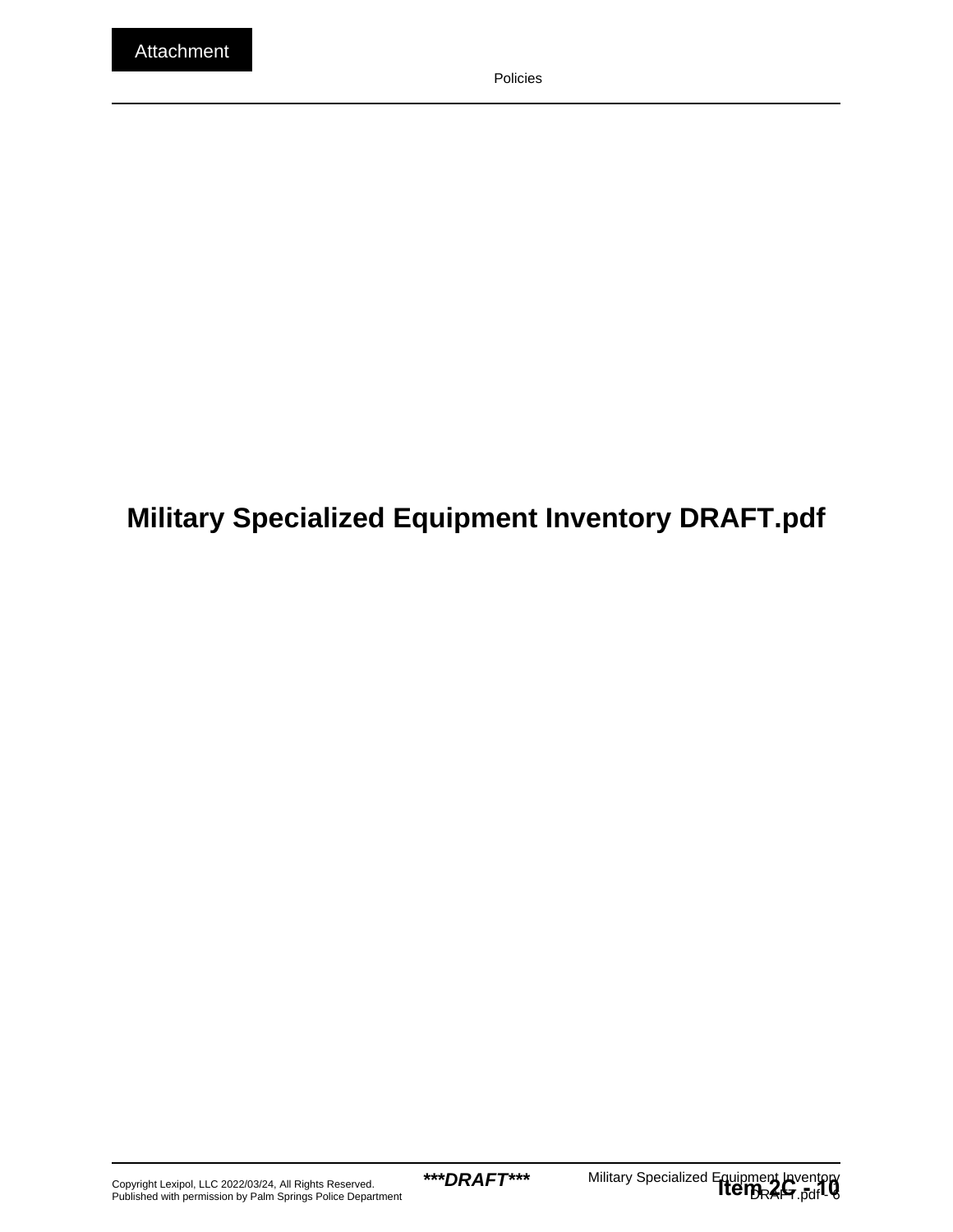#### 1. **Robot (Category 1)**

- a. Description, quantity, capabilities, and purchase cost: Inventory includes (1) ICOR MK3 Caliber robot. This equipment is a battery powered, remote operated device.
- I. ICOR Robot Initial Cost: \$Unknown. Primary cost handled by Cathedral City PD b. Purpose:

This equipment is for (potential) use during high-risk incidents. To be used to remotely gain visual/audio data, deliver HNT phone, open doors, disrupt packages, and clear buildings.

c. Authorized Use:

Use is limited to members of the department's Special Weapons and Tactics Unit (SWAT). Only operators who have completed the required training shall be permitted to operate the robots. Incidents that may qualify for its use include, but are not limited to, a high-risk warrant service, barricaded subject, and hostage negotiation/rescue. Before entering a structure, particularly in a tactically compromised and dangerous situation, knowledge of a subject's location is very important, and the robot can provide that without placing anyone at risk. Cameras can also help determine if a subject is armed and if there are other subjects inside that need assistance. The two-way speakers can be used to de-escalate and determine resistance level.

- d. Expected Life Span: 20 years
- e. Fiscal Impact:

Annual cost: \$0 - \$3000

#### 2. **Armored Vehicles (Category 2 &3)**

a. Description, quantity, capabilities, and purchase of current armored vehicles:

Inventory includes four (2) LENCO Ballistic Engineered Armored Response Counter-Attack Trucks (2006 BEAR-CAT and 2017 BEAR). The BEAR-CAT and BEAR, or Rescue Vehicles, are primarily used during high-risk tactical enforcement operations, officer rescues, and vehicle borne interventions. Additional deployments are used during criminal unrest and riots. Rescue vehicles provide ballistic safety during containment and apprehension of armed violent suspects. The armored vehicles also provide four-wheel drive capability to transport or evacuate victims in a flood, fire or other natural disaster scenario.

- I. Bearcat Initial Cost: \$213,329.02. \$155,000 of the total cost donated by private entity. City cost \$56,329.52 paid for from city budget.
- II. Bear Initial Cost: \$513,600 of which \$256,800 was donated by private entity. Remaining cost of 256,800 paid for from City Motor Vehicle Replacement fund.
- b. Purpose:

To be used in response to critical incidents to enhance officer and community safety, improve scene containment and stabilization, and assist in resolving critical incidents.

c. Authorized Use:

The use of armored vehicles shall only be authorized by a watch commander or SWAT commander, based on the specific circumstances of a given critical incident. Armored vehicles shall be used only by officers trained in their deployment and in a manner consistent with Department policy and training. The driver of the vehicles shall have a valid California driver license. All other applicable PSPD policies remain in effect, to include, but not limited to, PSPD Policy 706 – Vehicle Use, PSPD Policy 409 – Special Weapons and Tactics Unit. Expected Life Span:

- I. Bearcat -15-20 years
- II. Bear  $-15 20$  years
- d. Fiscal Impact:

**Annual Cost:** estimated at \$1000-\$2500 per vehicle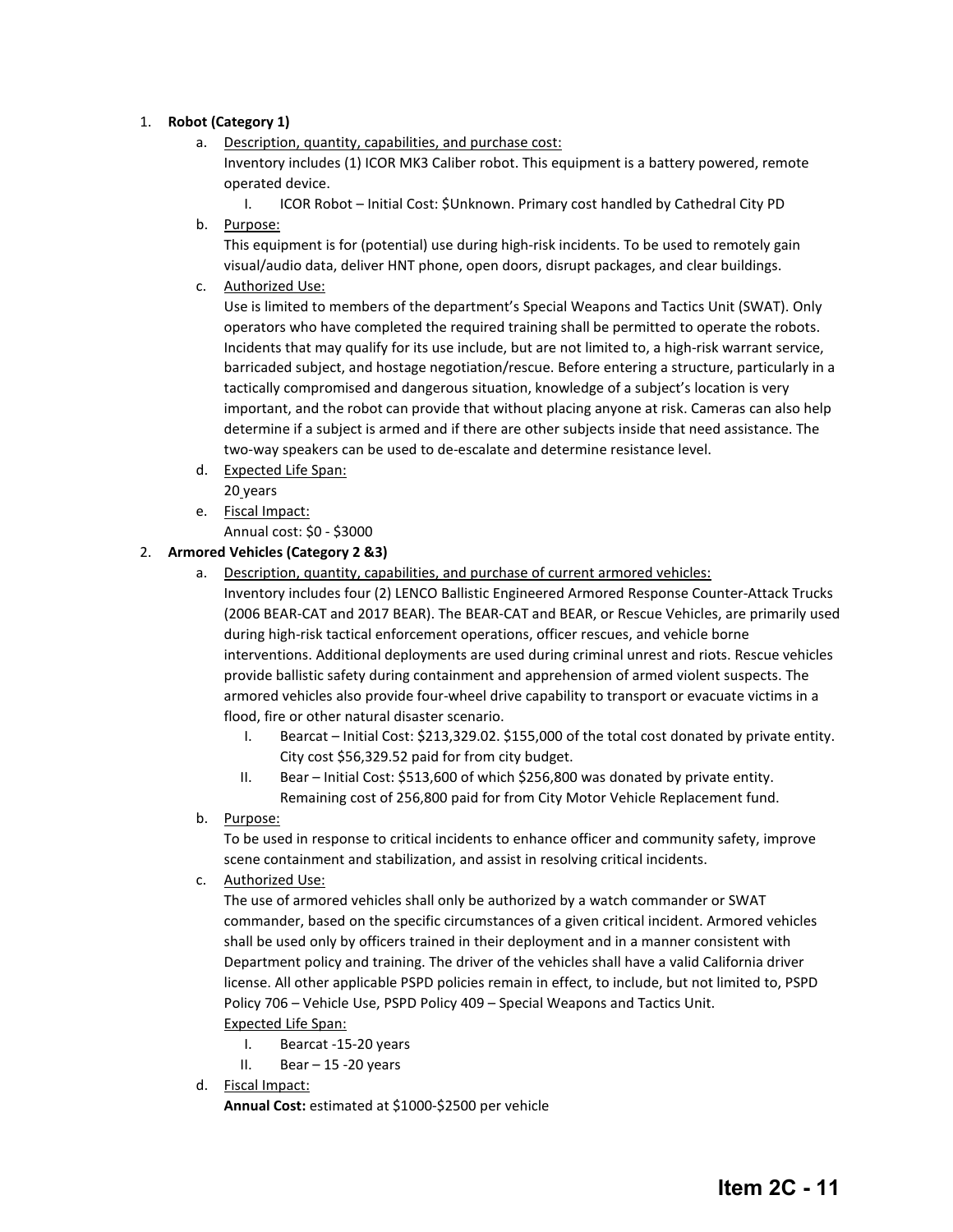#### 3. **Command and Control Vehicles Built or Modified to Facilitate the Operational Control and Direction of Public Safety Units (2004 Freightliner MB-55 Comms Vehicle) (Category 5)**

- a. Description, quantity, capabilities, and purchase cost: Command vehicles are built in various platforms to include ½ ton pickup chassis, and RV style configuration designed to provide communications intelligence, equipment transportation and crisis communication support.
	- I. 2004 Freightliner MB-55 RV Initial Purchase Cost: \$428,661.86
	- II. 2008 Ford F-250 Super-Duty Pickup Initial Purchase Cost: \$41,525.47
- b. Purpose:

Vehicles are built to better assist in command and control during law enforcement operations, natural disasters, and public safety issues. Vehicles are designed with additional communication abilities, computers, white boards, lightening, generators, and mission essential supplies

c. Authorized Use:

The SWAT Command Vehicles shall be used by officers trained in their deployment and in a manner consistent with Department policy and training. The driver of the vehicle shall have a valid California driver license appropriate for vehicle driven. All other applicable PSPD policies remain in effect, to include, but not limited to, PSPD Policy 706 – Vehicle Use, PSPD Policy 409 – Special Weapons and Tactics Unit.

- d. Expected Life Span:
	- I. Freightliner 15-20 years (Expired. Non-Operational)
	- II. Ford  $F-250-15$  years
- e. Fiscal Impact:
	- I. Freightliner Annual maintenance cost: \$0
	- II. Ford F-250 Annual maintenance cost estimated at \$1500 or less

#### 4. **Vehicles with Breaching or Entry Apparatus Attachable (Category 2&3)**

- a. Description, quantity, capabilities, and purchase cost: LENCO Bear Ballistic Armored vehicle has an attachable metal boom that can be used for breaching structures, fences, or ramming objects.
	- I. LENCO BEAR Initial purchase covered in item 2 "Armored Vehicles."
- b. Purpose:

The equipment is to be used during high-risk incidents, to include active shooter incidents on school ground or buildings to enhance officer and community safety, improve scene containment and stabilization, and assist in resolving critical incidents.

c. Authorized Use:

The use of armored vehicles shall only be authorized by a watch commander or SWAT commander, based on the specific circumstances of a given critical incident. Armored vehicles shall be used only by officers trained in their deployment and in a manner consistent with Department policy and training. The driver of the vehicle shall have a valid California driver license. All other applicable PSPD policies remain in effect, to include, but not limited to PSPD Policy 706 – Vehicle Use, PSPD Policy 409 – Special Weapons and Tactics Unit. Expected Life Span:

15-20 years

d. Fiscal Impact:

Annual maintenance cost referenced in item 2(d) above.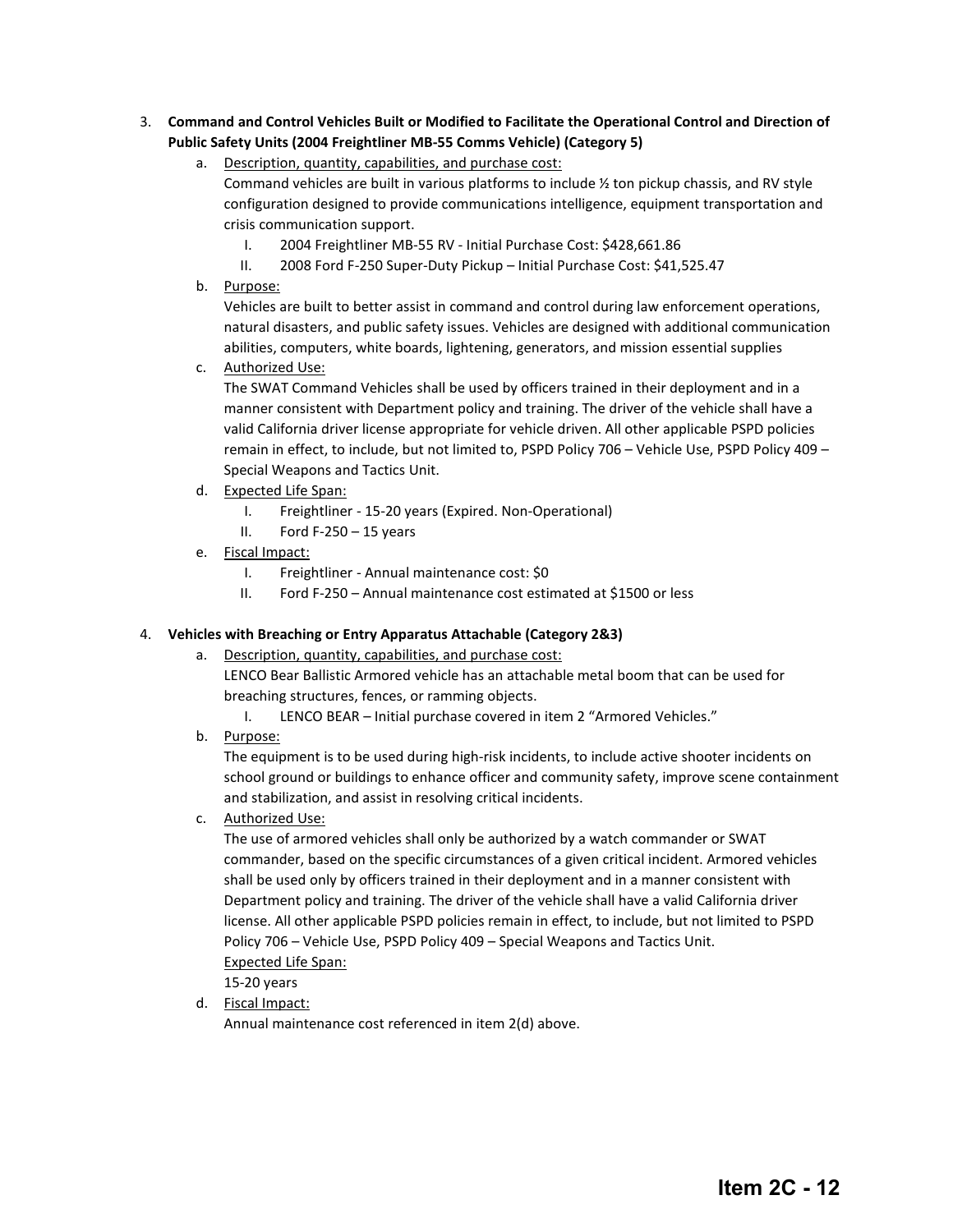#### 5. **Assault Weapons Defined Under PC 30510 & PC 30515 (Category 10)**

- a. Description, quantity, capabilities, and purchase cost: Inventory includes AR style rifles that function at full and semi-automatic capability (fully automatic rifles are only assigned to SWAT personnel, training division or stored within the station for station protection in the event of an active shooter).
	- I. Colt AR 15/M4 Rifle, cost approximately: \$20,000, quantity: 15
	- II. AI Bolt Action .308 caliber Rifle, cost approximately: \$12,000, quantity: 3
	- III. POF .308 caliber Rifle, cost: unknown, quantity: 2. No longer in use.
	- IV. Colt AR 15/M16 Full Auto, cost \$0, quantity 1, acquired through 1033 program
	- V. Colt AR 15/M16 Semi Auto, cost \$0, quantity 15, acquired through 1033 program
- b. Purpose:

The weapons are to be used in situations that require increased accuracy and precision at long range distances. Currently used by most law enforcement agencies across the nation.

c. Authorized Use:

Only members that are POST certified are authorized to use a rifle. All other applicable PSPD policies remain in effect, to include, but not limited to, PSPD Policy 300 – Use of Force, PSPD Policy 312 – Firearms Training and Qualifications, PSPD Policy 409 – Special Weapons and Tactics Unit.

- d. Expected Life Span:
	- I. Colt AR 15/M4 Rifle No expiration
	- II. AI Bolt Action .308 caliber Rifle No expiration
	- III. POF .308 caliber Rifle No longer in use
	- IV. Colt AR 15/M16 Full Auto No expiration
	- V. Colt AR 15/M16 Semi Auto No expiration
- e. Fiscal Impact:
	- I. Colt AR 15/M4 Rifle Annual cost between \$0 \$20,000
	- II. AI Bolt Action .308 caliber Rifle Annual cost between \$0 \$12,000
	- III. POF .308 caliber Rifle No longer in use Annual cost: \$0
	- IV. Colt AR 15/M16 Full Auto Annual Cost \$0
	- V. Colt AR 15/M16 Semi Auto Annual Cost \$0

#### 6. **Breaching Apparatus: Slugs, etc. (Category 7)**

a. Description, quantity, capabilities, and purchase cost

Royal Arms Tesar-2 – 12-gauge slugs, cost: Approx. \$560, quantity: 120. Shotgun breaching rounds are specialty shotgun shells utilized for door breaching. The Royal Arms Tesar-2 rounds contain compressed copper powder and are fired through a specialized breaching shotgun barrel. The copper powder is designed to strike and destroy the lock throw inside of the door, allowing entry into the room or structure. The powder is designed to dissipate after striking the lock throw in order to minimize entry into the target space for the safety of occupants and operators. Designed to breach heavy locks, dead-bolts, and hinges mounted inside of solid oak or steel doors. Royal Arms Tesar-2 rounds are good until expended if stored properly. Shotgun breaching rounds are used to gain rapid access to a room or structure when an emergent law enforcement need exists.

b. Purpose:

The rounds are used to impact door hinges, doorknobs, and locks and to safely gain entry into a structure.

c. Authorized Use:

Explosive breaching may only occur after authorization by the Incident Commander or SWAT Commander in the field, and during training exercises. All other applicable PSPD policies remain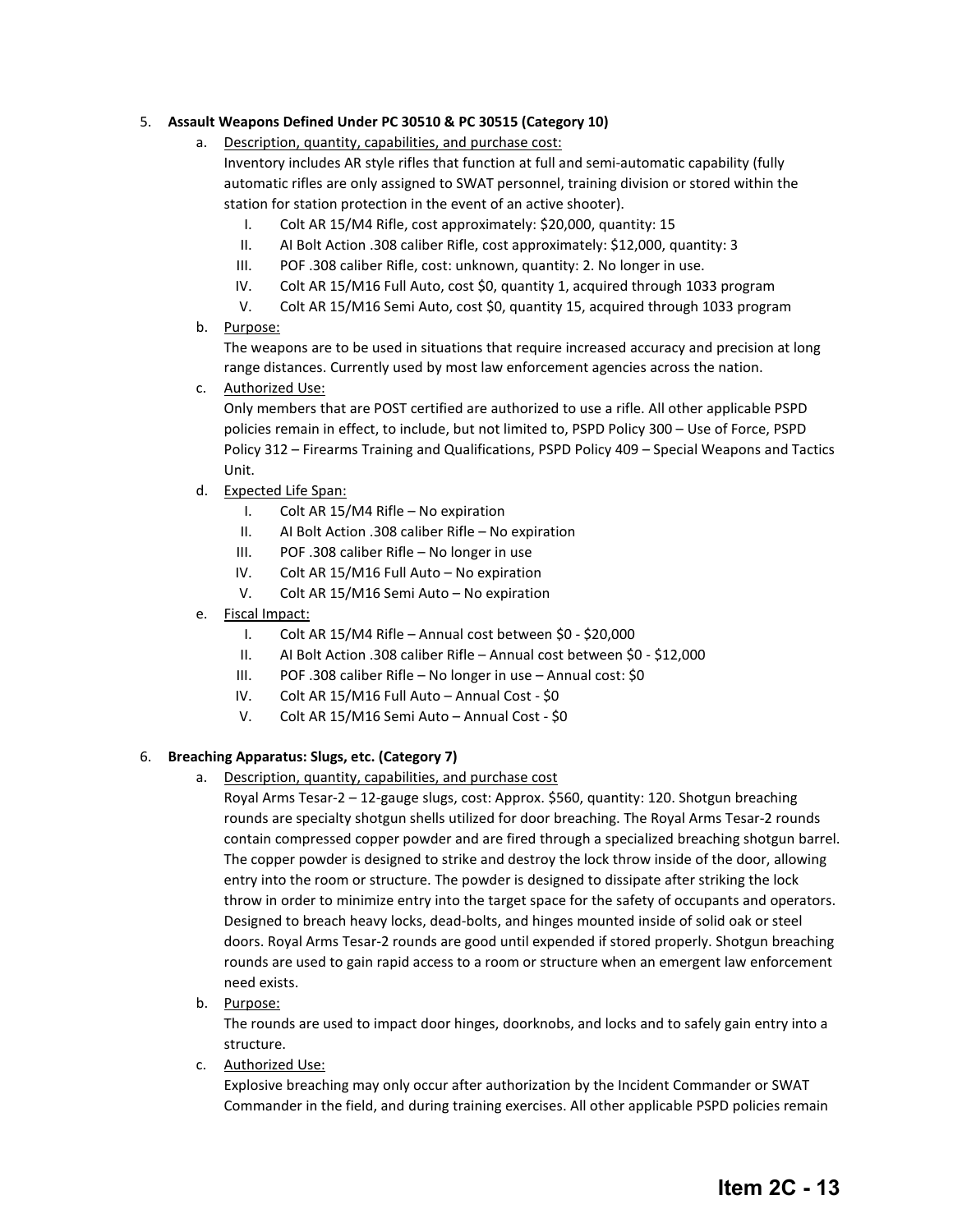in effect, to include, but not limited to, PSPD Policy 322 – Search and Seizure, PSPD Policy 409 Special Weapons and Tactics Unit.

- d. Expected Life Span: Until expended
- e. Fiscal Impact: Individual unit price of approximately \$4 each. Estimated between \$0 and \$500 annually

#### 7. **Breaching Apparatus: Explosive Breaching Tools (Category 7)**

a. Description, quantity, capabilities, and purchase cost:

Explosive breaching tools are used to breach fortified structures to establish a point of entry. Explosive charges are fashioned to produce little to no fragmentation at the time of detonation. Explosive breaching effectively reduces the time spent overcoming a fortified door or structure. The reduction in time mitigating a hardened structure increasing officer safety and the element of surprise. Blast injuries are reduced by using low yield explosives that mechanically overcome door frames and locking mechanisms.

- I. 25 grain detonation cord, cost: \$375, quantity 1000 ft.
- II. 50 grain detonation cord, cost: \$380, quantity 1000 ft.
- III. Nonel Shock tube blasting caps: cost: total \$1185, quantity 150.
- b. Purpose:

To safely gain entry into a structure.

Authorized Use:

Explosive breaching may only occur after authorization by the Incident Commander or SWAT Commander in the field, and during training exercises. All Breachers will attend an approved "Tactical Energetic Breaching" course. Attend an accredited "advanced" Energetic Breaching course or equivalent. All other applicable PSPD policies remain in effect, to include, but not limited to, PSPD Policy 322 – Search and Seizure, PSPD Policy 409 Special Weapons and Tactics Unit.

Expected Life Span:

- I. 25 grain detonation cord 5 years
- II. 50 grain detonation cord 5 years
- III. Nonel Starters until expended
- c. Fiscal Impact:
	- I. 25 grain detonation cord estimated between \$0 and \$349 annually.
	- II. 50 grain detonation cord estimated between \$0 and \$1,915.49 annually
	- III. Nonel Starters \$0

#### 8. **Flashbangs (Category 12)**

a. Description, quantity, capabilities, and purchase cost:

Light Sound Diversionary Device (LSDD-"Flashbangs") are diversionary devices used to minimize risk to all parties through the temporary distraction or disorientation of armed and violent suspects that pose significant danger to the officers and community. The effects of the LSDD reduce a suspect's reactionary capabilities and allow for momentary disorientation which creates a tactical advantage. LSDD is a hand delivered device and generally deployed on the exterior of a structure.

- VI. NFDD CTS Model 7290M Mini bang, cost: \$1901.34, quantity: 42
- VII. NFDD CTS Model 7290-9 9 Bang, cost: \$642.06, quantity 6
- b. Purpose: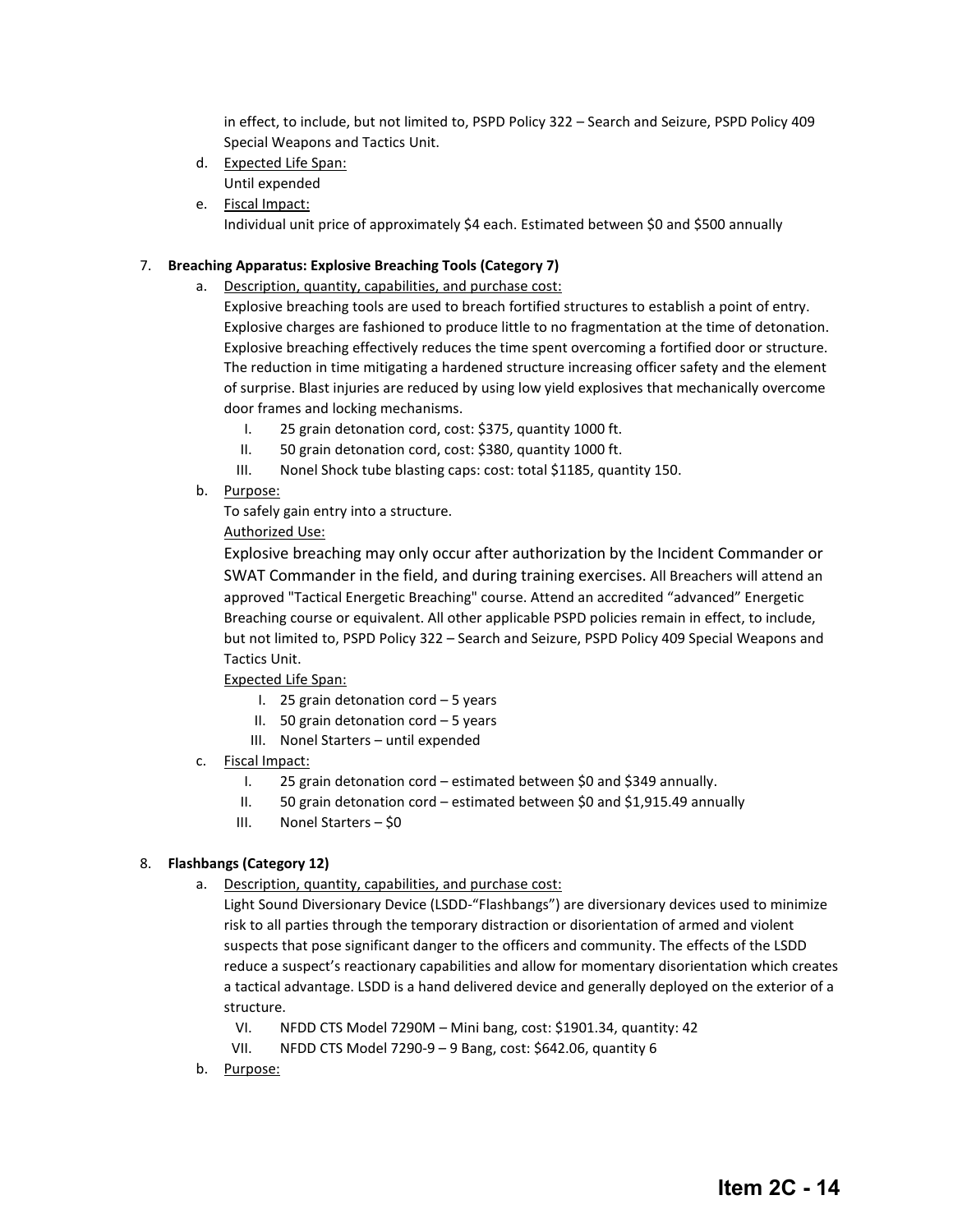To produce atmospheric over-pressure and brilliant white light and, as a result, can cause shortterm (6 - 8 seconds) physiological/psychological sensory deprivation to give officers a tactical advantage

c. Authorized Use:

Diversionary Devices shall only be used:

- i. By SWAT officers who have been trained in their proper use.
- ii. In hostage and barricaded subject situations.
- iii. In high-risk warrant (search/arrest) services where there may be extreme hazards to officers.
- iv. iv. During other high-risk situations where their use would enhance officer safety.
- v. During training exercises.

All other applicable PSPD policies remain in effect, to include, but not limited to, PSPD Policy 300 – Use of Force, PSPD Policy 409 – Special Weapons and Tactics Unit.

- d. Expected Life Span:
	- 5 years
- e. Fiscal Impact:
	- I. NFDD CTS Model 7290M Annual cost between \$0 \$4300
	- II. NFDD CTS Model 7290-9 Annual cost between \$0 \$2000

#### 9. **Tear Gas (Category 12)**

a. Description, quantity, capabilities, and purchase cost:

Chemical agent munitions, which are commonly referred to as "tear gas," are used by the Palm Springs Police Department as a non-lethal tool to disperse rioting suspects and on barricaded suspects.

The Palm Springs Police Department uses chemical agents which are used by law enforcement across the United States: CS (2-Chlorobenzylidenemalononitrile) and OC (Oleoresin Capsicum) CS is an irritating agent and lachrymator (irritates the eyes and causes tears to flow). CS has been medically tested in the UK and US, specifically by the U.S. Army. There are no known allergic reactions to CS. OC was de-regulated in California in 1996, is endorsed by the FBI, and is available to civilians to legally possess (2.5oz or less). OC is an inflammatory agent which causes involuntary closure of eyes (open in 2-5 minutes) and respiratory inflammation (subsides in approximately 2 minutes).

- I. **CS 1082** The Riot Control CS Grenade is designed specifically for outdoor use in crowd control situations with a high-volume continuous burn that expels its payload in approximately 20-40 seconds through four gas ports located on the top of the canister. This grenade can be used to conceal tactical movement or to route a crowd. The volume of smoke and agent is vast and obtrusive. This launchable grenade is 6.0 in. by 2.35 in. and holds approximately 2.7 oz. of active agent. Cost: \$ 50, quantity: 2
- II. **CS F620**  The Ferret 40mm Round is non-burning and suitable for indoor use. Used primarily by tactical teams, it is designed to penetrate barriers, such as windows, hollow core doors, wallboard, and thin plywood. Upon impacting the barrier, the nose cone ruptures and instantaneously delivers a small chemical payload inside of a structure or vehicle.

In a tactical deployment situation, the 40mm Ferret is primarily used to dislodge barricaded subjects from confined areas. Its purpose is to minimize the risks to all parties through pain compliance, temporary discomfort and/or incapacitation of potentially violent or dangerous subjects. Cost: \$ 445, quantity: 16

III. **OC 1070** - The Spede-Heat OC Grenade is a high volume, continuous burn it expels its payload in approximately 20-40 seconds. The payload is discharged through four gas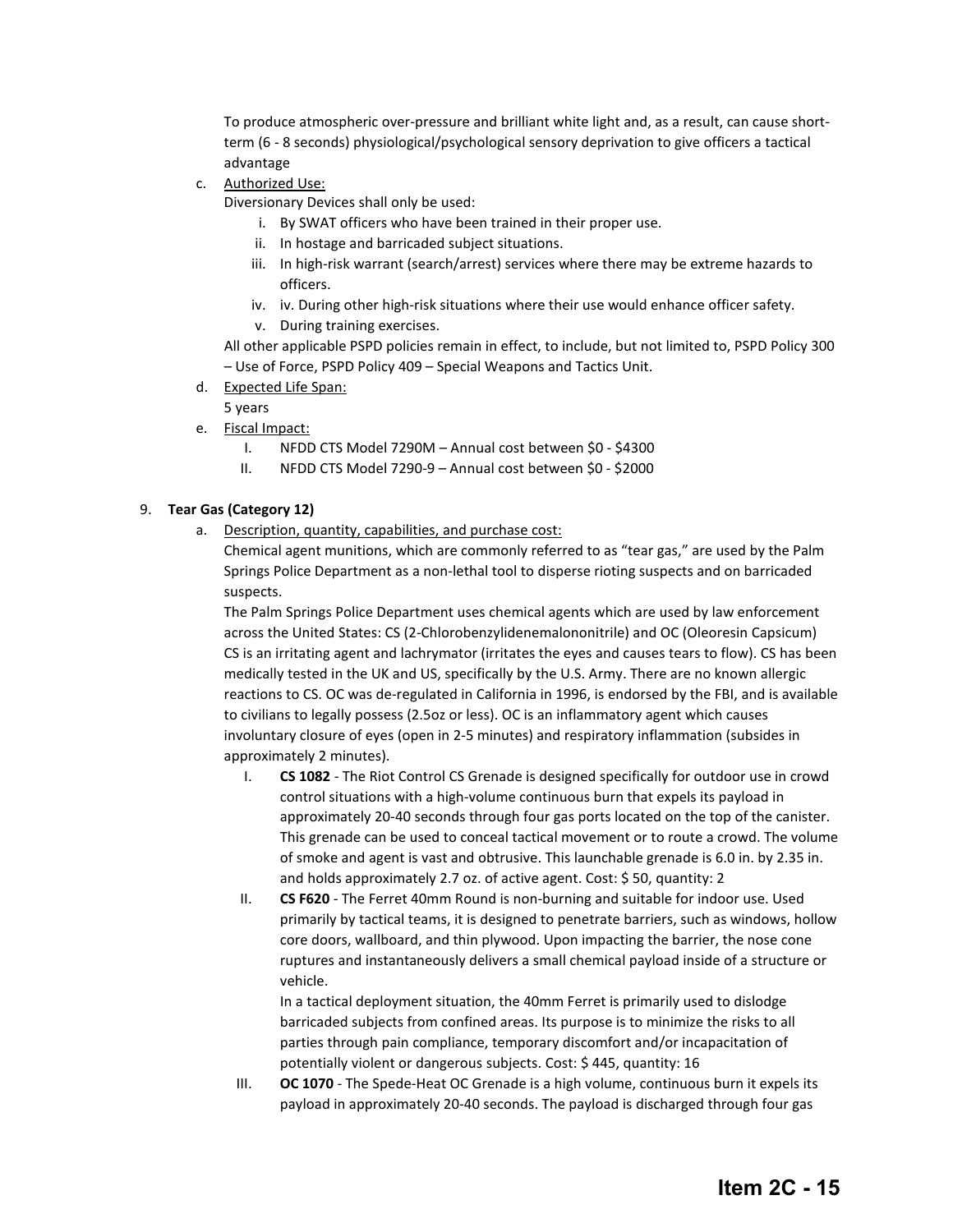ports on top of the canister, three on the side and one on the bottom. This launchable grenade is 6.12 in. by 2.62 in. and holds approximately 1.09 oz. of active agent. Cost: \$30, quantity: 1

- IV. **OC 6340 Aerosol** This unique grenade delivers an invisible OC vapor and renders an intense respiratory effect to a non-compliant subject. Cost: \$70, quantity: 2
- V. **CS 6330 Aerosol** A unique grenade delivering an invisible vapor and rendering an intense respiratory effect. Cost: \$ 70, quantity: 2
- b. Purpose:

To limit the escalation of conflict where employment of lethal force is prohibited or undesirable. Situations for use of the less lethal weapon systems may include, but are not limited to:

- I. Self-destructive, dangerous and/or combative individuals.
- II. Riot/crowd control and civil unrest incidents.
- III. Circumstances where a tactical advantage can be obtained.
- IV. Potentially vicious animals.
- V. Training exercises or approved demonstrations.
- c. Authorized Use:

Only officers who have received POST certification in the use chemical agents are authorized to use chemical agents. All other applicable PSPD policies remain in effect, to include, but not limited to, PSPD Policy 300 – Use of Force, PSPD Policy 409 – Special Weapons and Tactics Unit.

d. Expected Life Span:

5 years for each category

- e. Fiscal Impact:
	- I. 1082 estimated between \$0 and \$2500 annually
	- II. F620 estimated between \$0 and 500 annually
	- III. 1070 estimated between \$0 and 500 annually
	- IV. 6340 estimated between \$0 and \$380 annually
	- V. 6330 estimated between \$0 and 360 annually

#### 10. **40mm Projectile Launchers (Category 14)**

a. Description, quantity, capabilities, and purchase cost:

Less lethal 40mm launchers and rubber projectile munitions- Munitions are configured for high and low energy impact. Munitions have the additional benefit as a barrier round for breaking vehicle and residential glass so that chemical munitions can be deployed. The sponge munition is used as a Less-Lethal weapon designed to de-escalate a potentially violent encounter.

I. DEFTEC 40mm launcher, cost per device: \$1500, quantity: 58

b. Purpose:

To limit the escalation of conflict where employment of lethal force is prohibited or undesirable. 40mm less lethal has been effective in disarming violent suspects, armed suspects, and subjects who are suicidal with minimal injury and risk to the person, law enforcement or the public.

c. Authorized Use:

Situations for use of the less lethal weapon systems may include, but are not limited to:

- I. Self-destructive, dangerous and/or combative individuals.
- II. Riot/crowd control and civil unrest incidents.
- III. Circumstances where a tactical advantage can be obtained.
- IV. Potentially vicious animals.
- V. Training exercises or approved demonstrations.

All other applicable PSPD policies remain in effect, to include, but not limited to, PSPD Policy 300 – Use of Force.

d. Expected Life Span: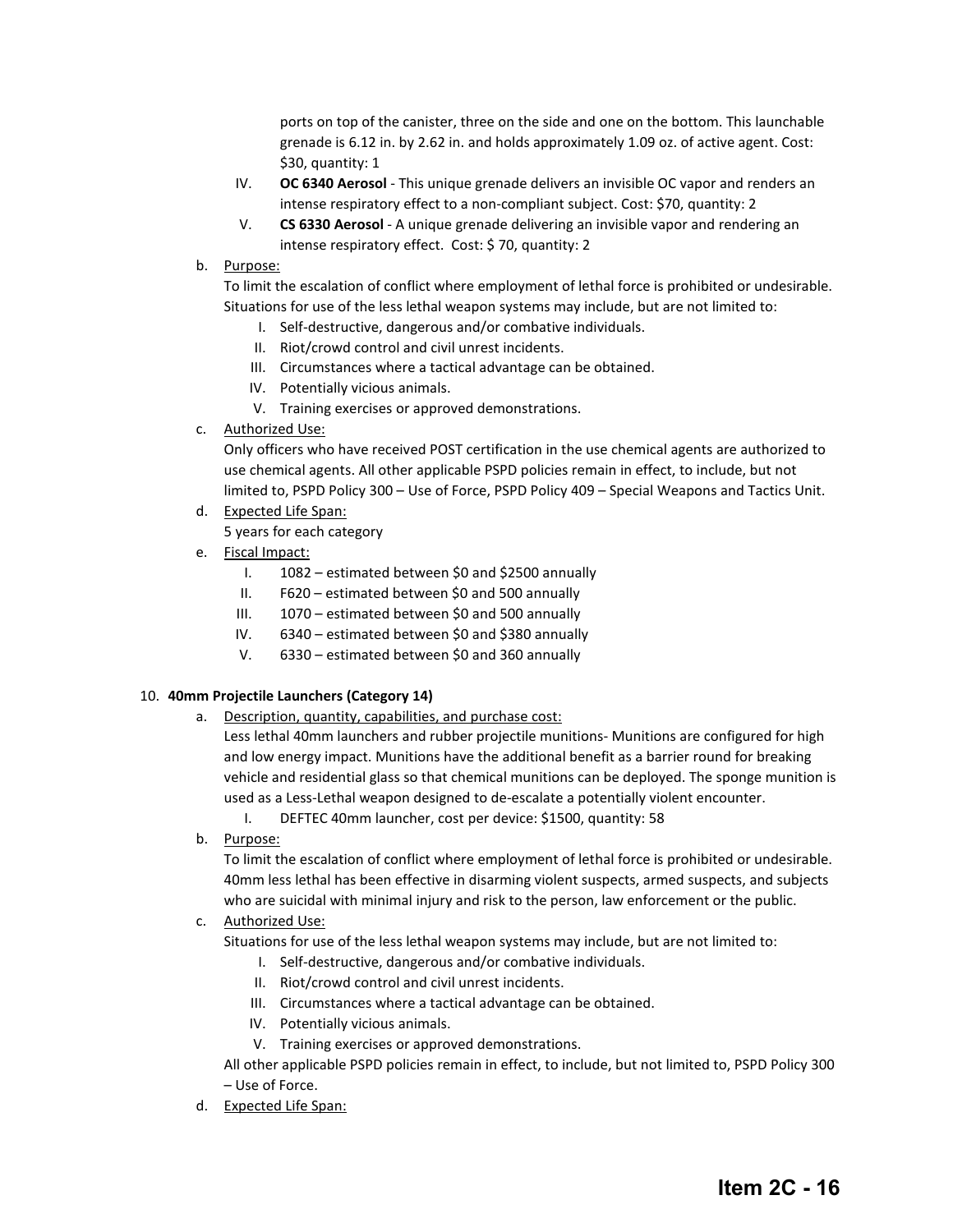- I. 40mm Launcher: No expiration
- II. 40 mm Sponge Round: 5 years
- e. Fiscal Impact:
	- I. 40mm Launcher: estimated between \$0 and \$1500 per device
	- II. 40 mm Sponge Round: estimated between \$0 and \$3000 annually

#### 11. **Maintenance of Military Use Supply Levels**

When military equipment has reached significantly low levels or have been exhausted, or the department requires acquisition of any of the items noted in Category 1-15 under Military equipment categories of this policy, the Department may order equipment as needed in each calendar year by adhering to City of Palm Springs procurement rules, regulations, and city approval processes.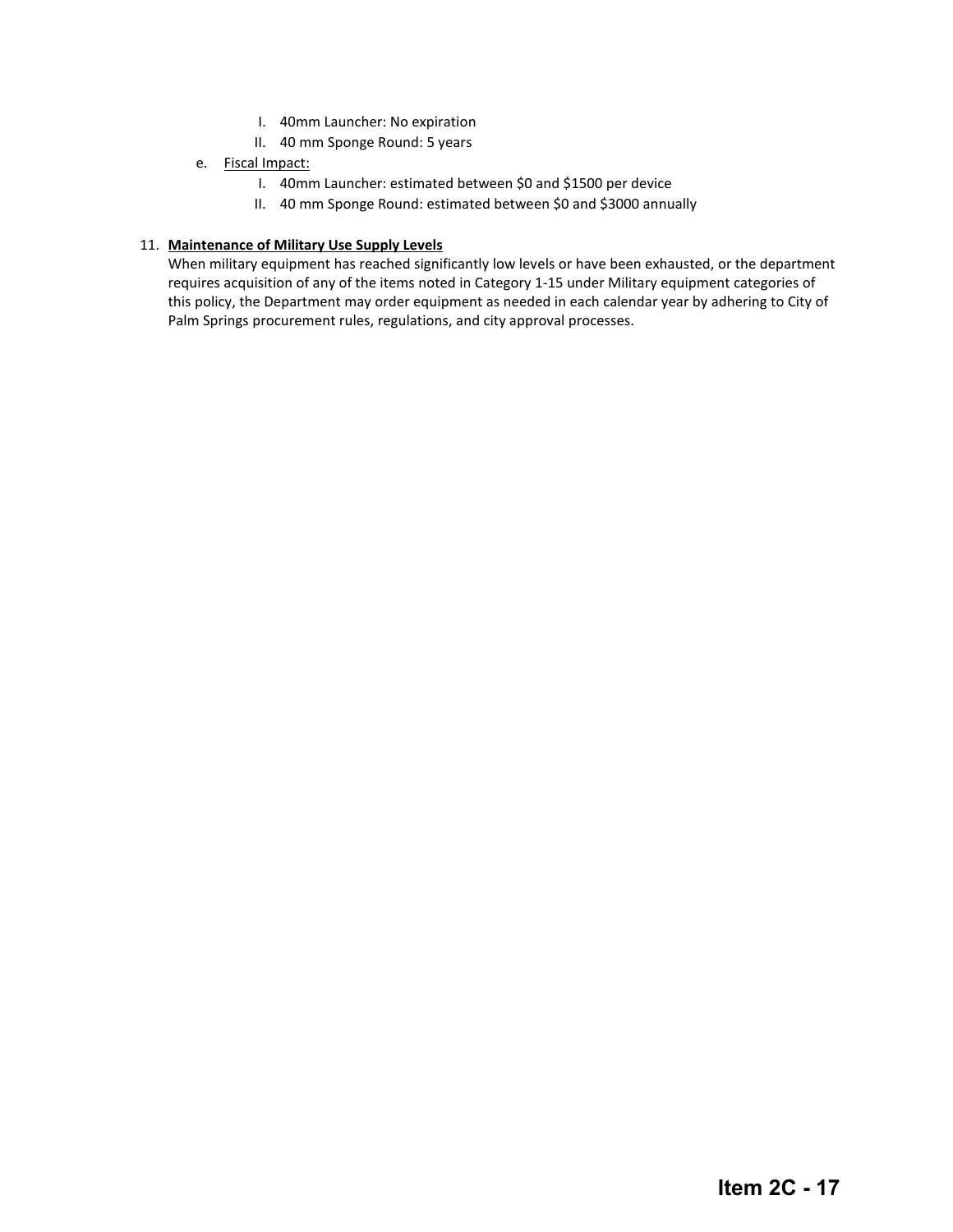# ATTACHMENT "B"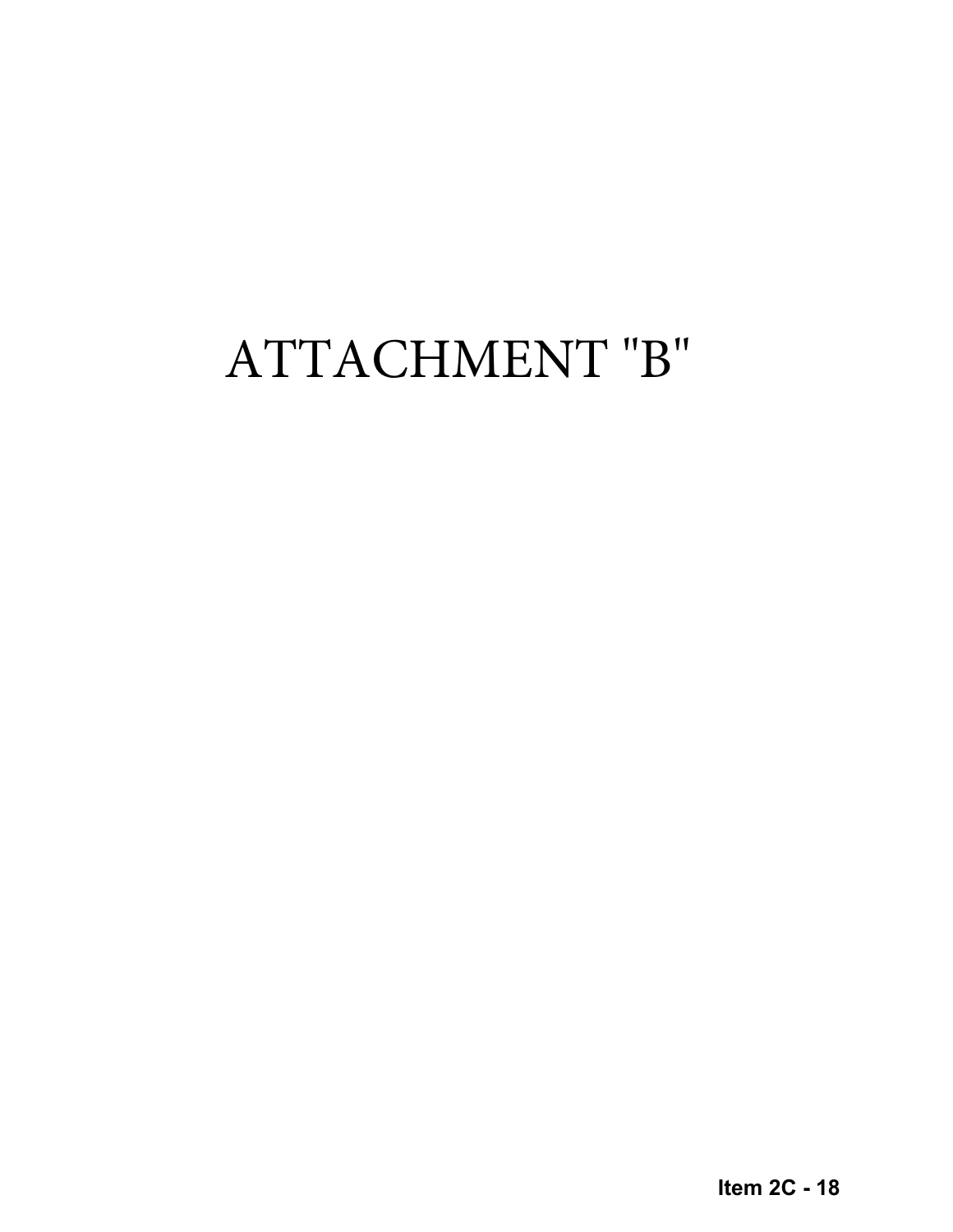# **ORDINANCE NO. \_\_\_\_**

# **AN ORDINANCE OF THE CITY COUNCIL OF THE CITY OF PALM SPRINGS, CALIFORNIA, ADOPTING PALM SPRINGS POLICE DEPARTMENT POLICY NO. 709, IN ACCORDANCE WITH ASSEMBLY BILL 481**

**WHEREAS,** on September 30, 2021, Governor Newsom signed into law Assembly Bill ("AB") 481 to address the funding, acquisition, and use of military equipment, as that term is defined by Government Code section 7070(c); and

**WHEREAS,** AB 481 requires adoption of a military use equipment policy ("Policy") by the City Council before the Palm Springs Police Department ("Department") may take action to request military equipment; seek funds (such as grants or in-kind donations) for acquiring military equipment; actually acquire military equipment, either permanently or temporarily by owning, borrowing, or leasing; collaborate with other law enforcement agencies to deploy or use military equipment in the agency's territorial jurisdiction; use new or existing military equipment in a manner not previously subject to AB 481's scope; solicit or respond to a proposal for, or enter into an agreement with, any person or entity to seek funds for, apply for, acquire, use, or collaborate in using military equipment; or to acquire military equipment through any other means not specifically detailed in the statute; and

**WHEREAS**, to continue to use military equipment acquired prior to January 1, 2022, the law enforcement agency must commence the process of adopting the Policy no later than May 1, 2022; and

**WHEREAS**, in accordance with AB 481, the proposed Policy was made available on the website on the Department website at least thirty (30) days prior to the public hearing by the City Council to adopt the Policy; and

**WHEREAS**, once adopted, the Policy will be made publicly available on the Department website for as long as the covered military equipment is available for use; and

**WHEREAS**, in accordance with AB 481, the Policy is on the agenda as an open session item at a regular meeting of the City Council, and public comment on the item will be allowed in accordance with the Brown Act; and

**WHEREAS**, this Ordinance shall be reviewed by the City Council at least annually, and based on an annual military equipment report that will be submitted to the City Council pursuant to AB 481, the City Council shall determine whether each type of military equipment identified in the report has complied with the standards for continued approval.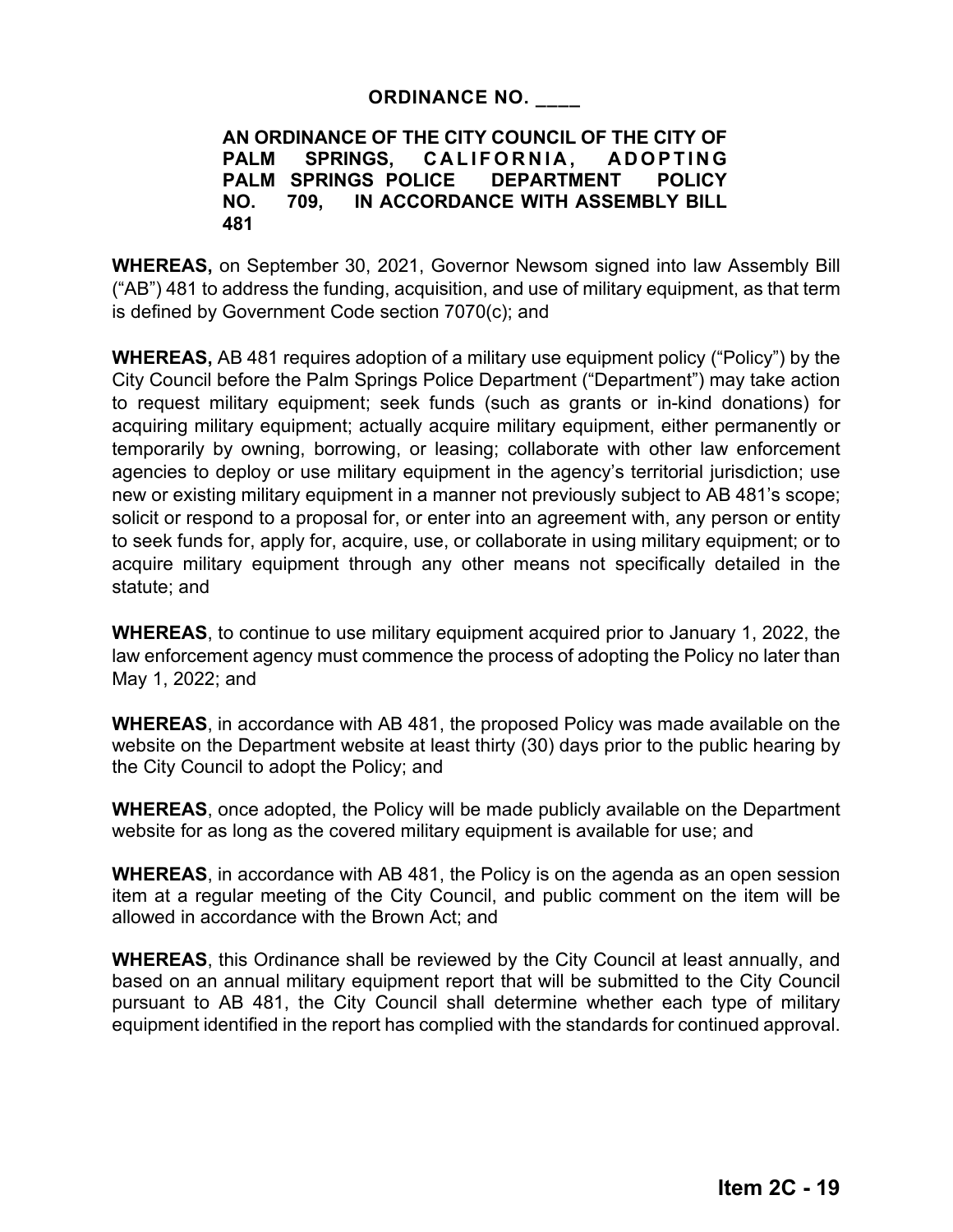# **NOW, THEREFORE, THE CITY COUNCIL OF THE CITY OF PALM SPRINGS, CALIFORNIA, DOES HEREBY ORDAIN AS FOLLOWS:**

# **SECTION 1. RECITALS**

The City Council finds that all recitals, facts, findings, and conclusions set forth above are true and correct and hereby incorporated by reference.

# **SECTION 2. FINDINGS**

Pursuant to Government Code section 7071(d)(1), as may be amended or renumbered from time to time, the City Council hereby makes the following findings in support of its adoption of the Policy:

A. The military equipment identified in the Policy is necessary because there is no reasonable alternative that can achieve the same objective of officer and civilian safety.

B. The proposed Policy will safeguard the public's welfare, safety, civil rights, and civil liberties.

C. If the Department purchases military equipment pursuant to the Policy, the equipment is reasonably cost effective compared to available alternatives that can achieve the same objective of officer and civilian safety.

D. Prior military equipment use complied with the military equipment use policy that was in effect at the time, or if prior uses did not comply with the accompanying military equipment use policy, corrective action has been taken to remedy nonconforming uses and ensure future compliance.

# **SECTION 3. ADOPTION OF MILITARY EQUIPMENT POLICY**

The City Council hereby adopts the Policy No. 709, Military Equipment Policy, along with any related Attachments, which are all attached hereto as Attachment "A".

# **SECTION 4. CEQA.**

The City Council finds that this Ordinance is not subject to the California Environmental Quality Act (CEQA) pursuant to Sections 15060(c)(2) (the activity will not result in a direct or reasonably foreseeable indirect physical change in the environment) and 15060(c)(3) (the activity is not a project as defined in Section 15378) of the CEQA Guidelines, California Code of Regulations, Title 14, Chapter 3, because it has no potential for resulting in physical change to the environment, directly or indirectly.

# **SECTION 5. EFFECTIVE DATE.**

This ordinance shall be effective thirty (30) days from and after its final passage.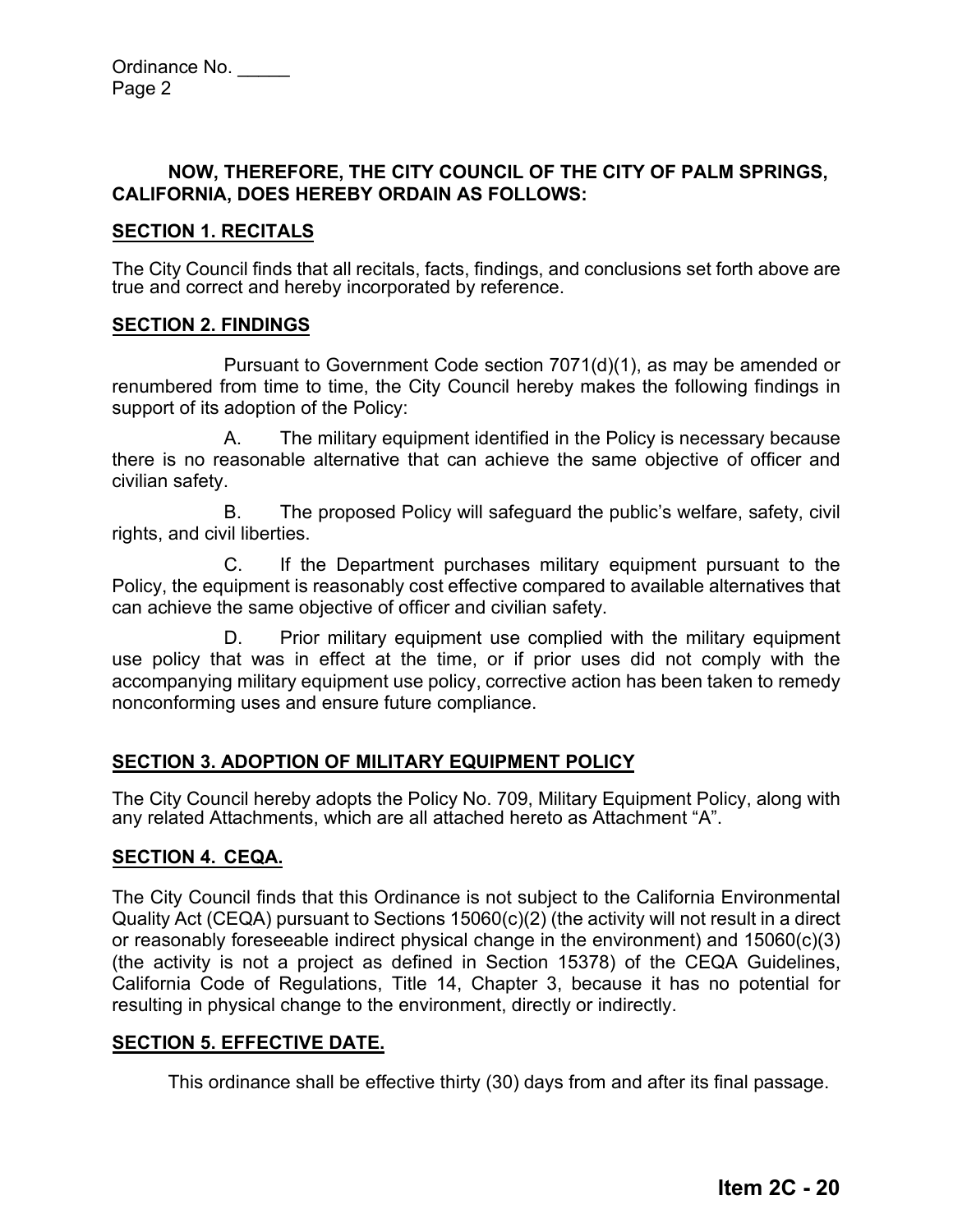Ordinance No. \_\_\_\_\_ Page 3

# **SECTION 6. SEVERABILITY.**

If any section, subsection, subdivision, sentence, clause, phrase, or portion of this ordinance is for any reason held to be invalid or unconstitutional by the decision of any court of competent jurisdiction, then such decision shall not affect the validity of the remaining portions of this ordinance. The City Council of the City of Palm Springs hereby declare they would have adopted this ordinance, and each section, subsection, subdivision, sentence, clause, phrase, or portion thereof, irrespective of the fact that any one or more sections, subsections, subdivisions. sentences, clauses, phrases, or portions thereof be declared invalid or unconstitutional.

# **SECTION 7. PUBLICATION.**

The City Clerk is authorized and directed to cause this ordinance to be published within fifteen (15) days after its passage in a newspaper of general circulation and circulated within the City in accordance with Government Code Section 36933(a) or, to cause this ordinance to be published in the manner required by law using the alternative summary and posting procedure authorized under Government Code Section 36933 (c).

PASSED, APPROVED, AND ADOPTED BY THE PALM SPRINGS CITY COUNCIL THIS \_\_\_\_\_\_ DAY OF \_\_\_\_\_\_\_\_\_\_\_\_\_\_\_, \_\_\_\_\_\_\_\_\_\_.

> LISA MIDDLETON MAYOR

ATTEST:

MONIQUE M. LOMELI, CMC INTERIM CITY CLERK